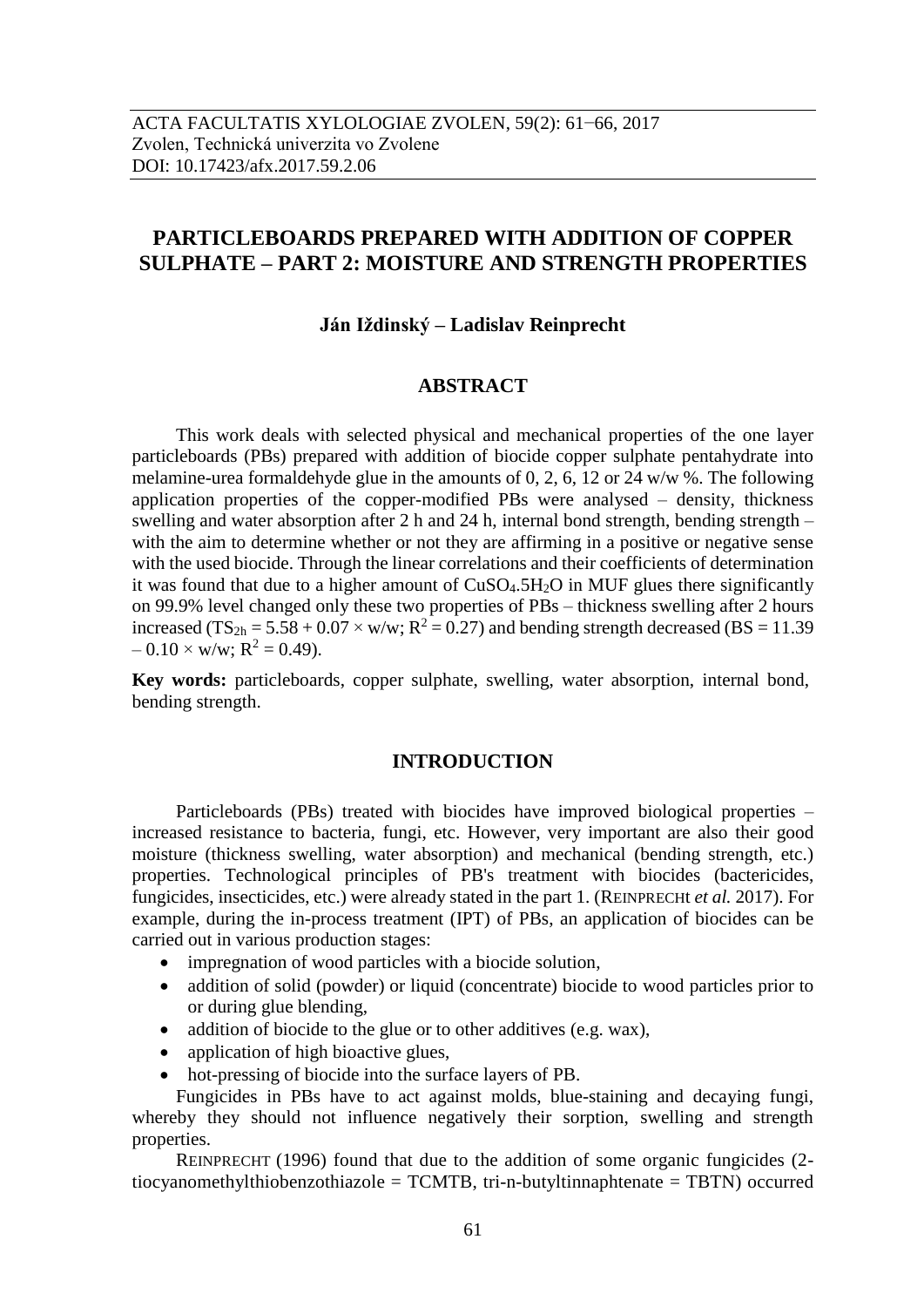only minimal changes in the thickness swelling and water absorption of the 1-layer and 3 layer PBs. In the case of protected 1-layer PBs, with the maximally used amounts of TCMTB and TBTN added into PF glue (2.5 w/w % and 12.5 w/w %, i.e. weight of active biocide per solid weight of glue in %), their 24-hour thickness swelling increased by 12.5 %, and their 24-h water absorption increased by 6.6 % and 8.3 %. The strength properties – bending strength (BS) and internal bond (IB) – of PBs protected with TCMTB and TBTN fungicides decreased approximately about 20 %. However, REINPRECHT and ŠTEFKA (1989) determined that PBs treated with sodium tetraborate ( $Na<sub>2</sub>B<sub>4</sub>O<sub>7</sub>$ .10 H<sub>2</sub>O), which forms glaze on the surface of wooden particles, have a significantly worsened moisture and strength properties, mainly if this boric biocide was added to wooden particles by impregnation method than at its mixing with UF glue. Even, PBs with the maximal amount of sodium tetraborate added to wooden particles (7 w/w %, i.e. weight of active biocide per dry weight of wooden particles %) have completely disintegrated.

On contrary, TAGHIYARI and FARAJPOUR (2013) reported an improving effect of copper nanoparticles on selected physical and mechanical properties of 3-layer PBs prepared on the industrial scale. In the same time they reported reduction of the hot-press time of copper-modified PBs. Nano-copper suspension was added to the mat at 0, 100 and 150 ml/kg dry weight of wooden particles. The results showed that by addition of 100 ml nanocopper/kg wood particles the press time of PBs was shortened by 5.7 % and their BS was increased by 1.9 %. It may by concluded that a better polymerization of glues in the central layer of the mat caused by the heat-transferring property of copper nanoparticles resulted in a significant reduction of the hot-press time as well as in a partial improvement of PBs strength.

The aim of this study was to search effect of a classical inorganic biocide – copper sulphate pentahydrate (CuSO4.5H2O) added to melamine-urea formaldehyde (MUF) glue at production of 1-layer PBs – on selected biological properties (REINPRECHT *et al.* 2017), and also on selected moisture and strength properties of the copper-modified PBs.

### **MATERIALS AND METHODS**

#### **Particleboards treated with CuSO4.5H20**

A laboratory production of the copper modified 1-layer PBs – when copper sulphate pentahydrate (CuSO4.5H2O) was added into melamine-urea formaldehyde (MUF) glues in the amounts of 0 %, 2 %, 6 %, 12 % or 24 w/w % (weight of solid copper biocide per solid weight of catalysed glue) – is described in the part 1 of the experiment.

#### **Moisture and strength properties of copper-modified PBs**

From 15 laboratory pressed PBs (360 mm  $\times$  360 mm  $\times$  16.0 mm) were prepared samples for testing the density, moisture and strength properties.

Density, moisture and strength properties of PBs were carried out in accordance with the relevant test methods as described in EN standards.

Density of PBs was determined by the Standard EN 323 (1993).

Thickness swelling (TS) and water absorption (WA) of PBs were determined after 2 and 24 hours by the Standard EN 317 (1993).

Internal bond (IB) strength, i.e. tensile strength perpendicular to the plane of the PBs, was determined by the Standard EN 319 (1993), and bending strength (BS) of PBs was determined by the Standard EN 310 (1993) – at both tests using a universal machine TiraTest 2200.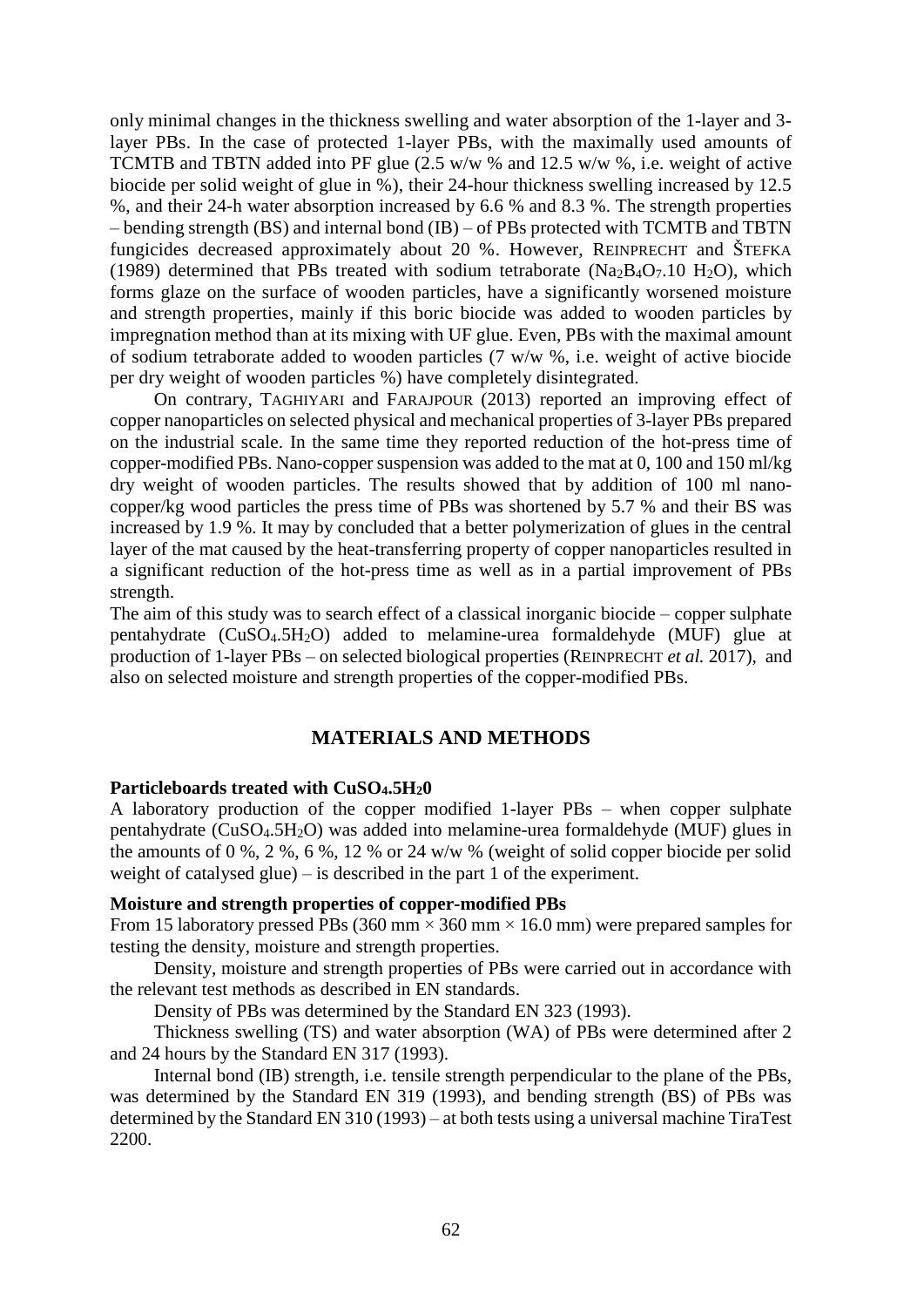#### **RESULTS AND DISUSSION**

The moisture and strength properties of the copper-modified PBs containing copper sulphate pentahydrate (CuSO<sub>4</sub>.5H<sub>2</sub>O) are present in Tables 1 and 2, and in Figures 1 and 2.

| Properties of PBs                  | CuSO <sub>4</sub> .5H <sub>2</sub> O<br>$(w/w \in MUF)$ glue) |          |         |         |         |         |  |
|------------------------------------|---------------------------------------------------------------|----------|---------|---------|---------|---------|--|
|                                    |                                                               | $\theta$ | 2       | 6       | 12      | 24      |  |
|                                    | $\left[\text{kg}\cdot\text{m}^{-3}\right]$                    | 654      | 642     | 641     | 642     | 631     |  |
| Density                            |                                                               | (10.50)  | (11.19) | (17.35) | (21.20) | (14.09) |  |
| Thickness swelling (TS) after 2 h  | [%]                                                           | 6.25     | 5.81    | 5.27    | 5.80    | 7.45    |  |
|                                    |                                                               | (0.66)   | (0.47)  | (0.47)  | (0.62)  | (1.06)  |  |
| Thickness swelling (TS) after 24 h | $\lceil \% \rceil$                                            | 14.25    | 13.08   | 12.56   | 13.79   | 15.20   |  |
|                                    |                                                               | (1.14)   | (0.64)  | (1.19)  | (1.56)  | (0.93)  |  |
| Water absorption (WA) after 2 h    | [%]                                                           | 14.28    | 13.31   | 12.77   | 13.21   | 13.83   |  |
|                                    |                                                               | (1.08)   | (1.28)  | (1.44)  | (1.27)  | (1.65)  |  |
|                                    | $\lceil \sqrt{9} \rceil$                                      | 40.19    | 38.01   | 37.98   | 40.65   | 40.73   |  |
| Water absorption (WA) after 24 h   |                                                               | (2.43)   | (2.43)  | (2.49)  | (2.18)  | (3.14)  |  |
|                                    | $[N \cdot mm^{-2}]$                                           | 0.54     | 0.57    | 0.57    | 0.52    | 0.53    |  |
| Internal bond (IB) strength        |                                                               | (0.08)   | (0.08)  | (0.08)  | (0.07)  | (0.06)  |  |
|                                    | $[N \cdot mm^{-2}]$                                           | 11.08    | 11.12   | 11.24   | 10.30   | 8.88    |  |
| Bending strength (BS)              |                                                               | (0.79)   | (0.69)  | (0.87)  | (0.85)  | (0.92)  |  |

**Tab. 1 Physical and mechanical properties of the copper-modified PBs.**

Notes:

Mean values: of density from 6 samples, of TS from 9 samples, of WA from 9 samples, of IB from 12 samples, and of BS from 6 samples.

Standard deviations are in the parentheses.

The density of the copper-modified PBs  $(631-642 \text{ kg} \cdot \text{m}^{-3})$  was a very similar to the control PBs  $(654 \text{ kg} \cdot \text{m}^{-3})$  – see Tab. 1. This result was confirmed as well as by a small coefficient of determination  $R^2 = 0.13$  for a linear regression analysis – see Tab. 2.

Due to presence of CuSO<sub>4</sub>.5H<sub>2</sub>O in PBs, their moisture properties did not change similarly. The thickness swelling of PBs containing the highest amount of copper biocide evidently increased about 19.2 % after 2 hours and about 6.7 % after 24 hours – see Tabs. 1 and 2, and Fig. 1. Maybe, this negative effect of copper compound could be removed by addition of a higher amount of paraffin to PBs. On contrary, changes of the water absorption of PBs were negligible – see Tabs. 1 and 2.

Copper sulphate had none effect on the internal bond strength of PBs, which always was more than 0.5 MPa – see Tabs. 1 and 2. This result is a very important for using of the copper modified PBs in practice.

Unfortunately, the bending strength of copper-modified PBs had a decreasing tendency with an increasing amount of CuSO<sub>4</sub>.5H<sub>2</sub>O in boards (BS =  $11.39 - 0.10 \times w/w$ ;  $R^2 = 0.49$ ), and maximally decreased about 19.9 % – see Tabs. 1 and 2, and Fig. 2. It means, that application of the copper-modified PBs for construction products can be limited, or their thickness should be increased.

YINGPRASERT *et al.* (2015) founded that the essential oil treatment of PBs improved their moisture properties (WA and TS), however without affecting their mechanical properties – except of a slight reduction the impact bending strength above 1.8 % due to cinnamon and clove oils. On the other hand, RANGAVAR and HOSEINY (2015) showed that addition of copper nanoparticles into the UF glue at manufacturing of PB from palm tree waste improved all their physical and mechanical properties.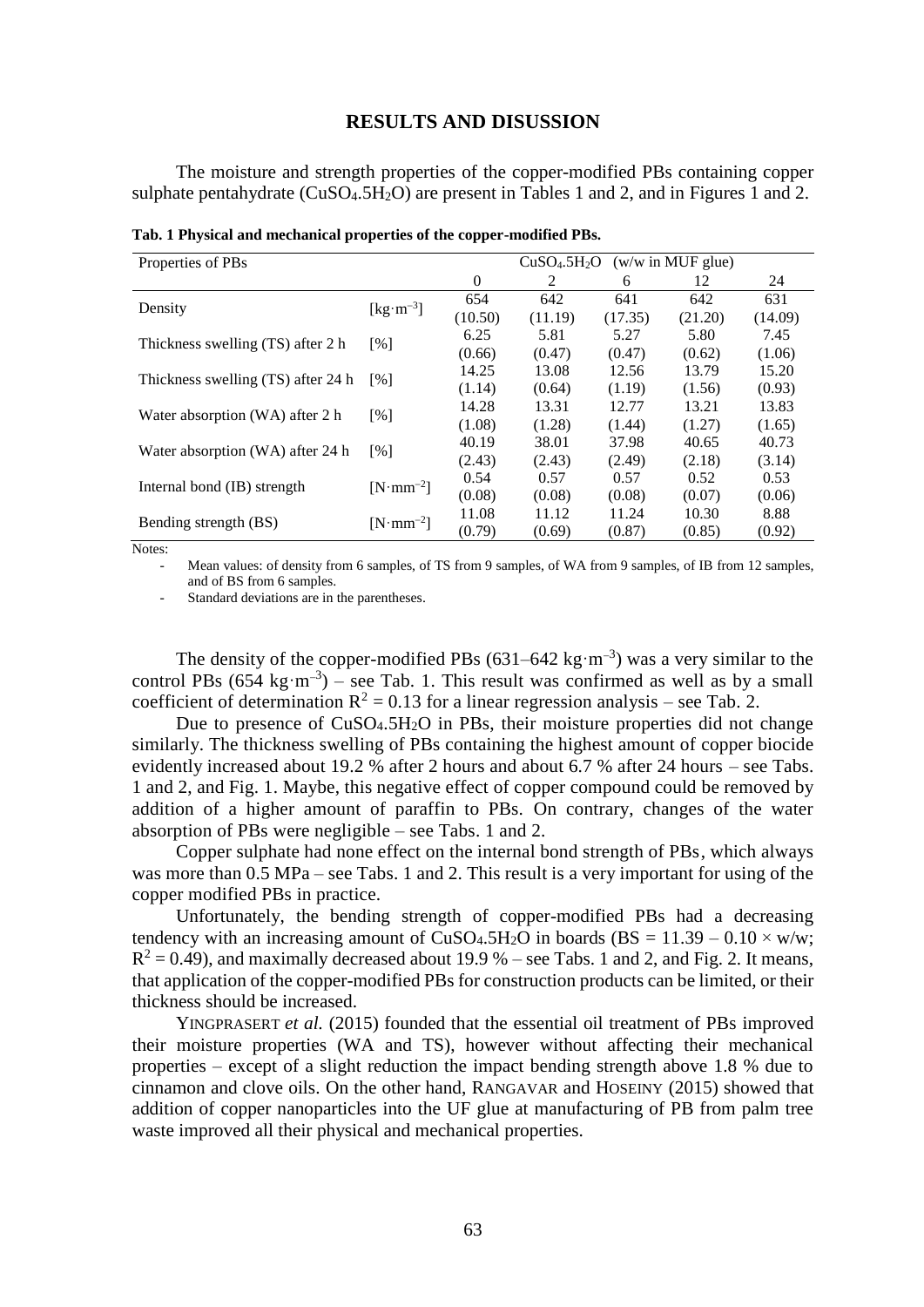**Tab. 2 Linear correlation analysis of the copper sulphate pentahydrate (CuSO4.5H2O) addition into MUF glues on the properties of copper-modified PBs**

| Properties of PBs                                                   |                               | N  | R       | $\mathbb{R}^2$ |         | P    | $y = a + b*x$                  |
|---------------------------------------------------------------------|-------------------------------|----|---------|----------------|---------|------|--------------------------------|
|                                                                     | Density                       | 30 | $-0.36$ | 0.13           | $-2.02$ | 0.05 | $648.2 - 0.70*$ w/w            |
| glue)<br>$CuSO4.5H2O$<br>/w in MUF glu<br>$\widetilde{\mathcal{E}}$ | Thickness swelling after 2 h  | 45 | 0.52    | 0.27           | 3.73    | 0.00 | $5.58 + 0.07$ <sup>*</sup> w/w |
|                                                                     | Thickness swelling after 24 h | 45 | 0.41    | 0.17           | 2.75    | 0.01 | $13.17 + 0.07*$ w/w            |
|                                                                     | Water absorption after 2 h    | 45 | 0.01    | 0.00           | 0.05    | 0.96 | $13.47 + 0.00*$ w/w            |
|                                                                     | Water absorption after 24 h   | 45 | 0.25    | 0.06           | 1.69    | 0.12 | $38.79 + 0.08*$ w/w            |
|                                                                     | Internal bond strength        | 60 | $-0.11$ | 0.01           | $-0.84$ | 0.40 | $0.55 - 0.00*$ w/w             |
|                                                                     | Bending strength              | 30 | $-0.70$ | 0.49           | $-5.18$ | 0.00 | $11.39 - 0.10*$ w/w            |



**Fig. 1 Thickness swelling (TS) of the copper-modified PBs (MUF glues treated with 0 to 24 % of CuSO4.5H2O) after their 2 hours and 24 hours immersion in water.**



**Fig. 2 Bending strength (BS) of the copper-modified PBs (MUF glues treated with 0 to 24 % of CuSO4.5H2O).**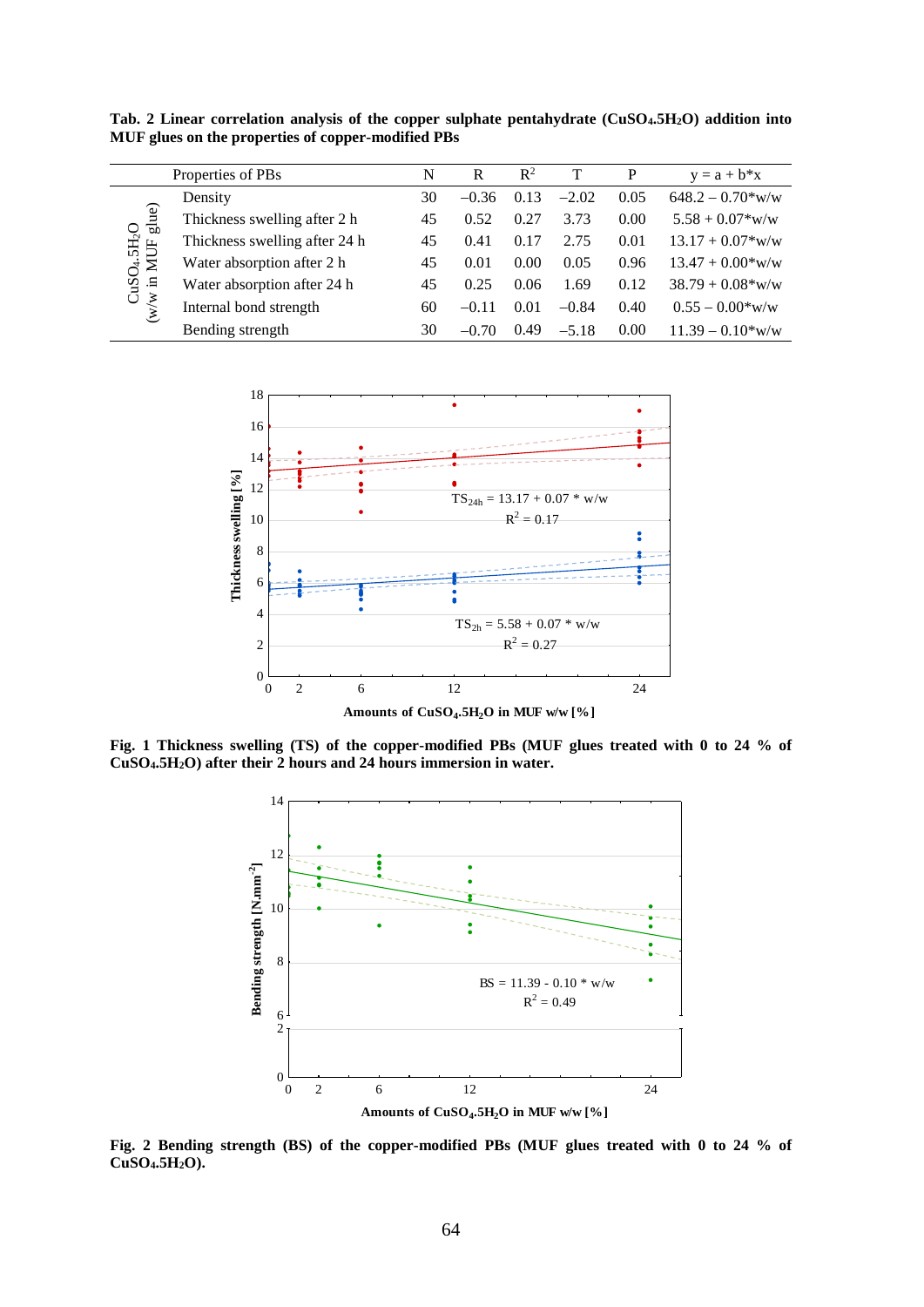BAYATKASHKOLI *et al.* (2017) showed that strength of PBs decreased or was stable at adding selected protective substances: ACQ - alkaline copper quat, BFCA - boron-fluorinechromium-arsenic, CTL - Chlorotalonil. The highest biological resistance was obtained for PBs made at addition of BFCA and ACQ.

# **CONCLUSIONS**

The copper modified 1-layer PBs, due to a presence of copper sulphate pentahydrate added into melamine-urea formaldehyde glues in the amounts of 0, 2, 6, 12 or 24 w/w %, had changed some technical properties:

- thickness swelling (increased maximally about 19.2 % after 2 hours, and about 6.7 % after 24 hours),
- bending strength (decreased maximally about 19.9 %),
- while other application properties of these boards did not significantly change:
	- density,
	- water absorption,
	- internal bond strength.

### **REFERENCES**

BAYATKASHKOLI A., KAMESHKI B., RAVAN S., SHAMSIAN M. 2017. Comparing of performance of treated particleboard with alkaline copper quat, boron-fluorine-chromium-arsenic and Chlorotalonil against *Microcerotermes diversus* and *Anacanthotermes vagans* termite. International Biodeterioration and Biodegradation 120: 186-191.

EN 310: 1993. Wood-based panels. Determination of modulus of elasticity in bending and of bending strength. Brussels, Belgium.

EN 317: 1993. Particleboards and fibreboards – Determination of swelling in thickness after immersion in water. Brussels, Belgium.

EN 319: 1993. Particleboards and fibreboards. Determination of tensile strength perpendicular to the plane of the board. Brussels, Belgium.

EN 323: 1993. Wood-based panels. Determination of density. Brussels, Belgium.

RANGAVAR H., HOSEINY M. S. F. 2015. The effect of nanocopper additions in a urea-formaldehyde adhesive on the physical and mechanical properties of particleboard manufactured from date palm waste. Mechanics of Composite Materials 51: 119-126.

REINPRECHT L. 1996. TCMTB and organotin fungicides for wood preservation - efficacy, ageing, and applicability. Monograph (Vedecké štúdie 10/96/A), Zvolen : TU vo Zvolene, Slovakia, 65 p.

REINPRECHT L., ŠTEFKA V. 1989. Drevotrieskové dosky pojené močovinoformaldehydovým a fenolformaldehydovým lepidlom s prídavkom fungicídov. (Particlebors glued with ureaformaldehyde and phenol-formaldehyde resins with addition of fungicides). In Pokroky vo výrobe a použití lepidiel v drevopriemysle, 9<sup>th</sup> Symposium, Chemko Strážske, Slovakia, pp. 227–238.

REINPRECHT L., VIDHOLDOVÁ Z., IŽDINSKÝ J. 2017. Particleboards prepared with addition of copper sulphate – part 1: Biological resistance. Acta Facultatis Xylologiae Zvolen,  $59(2)$ : 53–60.

TAGHIYARI R. H., FARAJPOUR B. O. 2013. Effects of copper nanoparticles on permeability, physical and mechanical properties of particleboard. European Journal of Wood and Wood Products 71: 69-77. DOI: 10.1007/s00107-012-0644-5.

YINGPRASERT W., MATAN N., CHAOWANA P., MATAN N. 2015. Fungal resistance and physicomechanical properties of cinnamon oil- and clove oil-treated rubber-wood particleboards. Journal of Tropical Forest Science 27(1): 69–79.